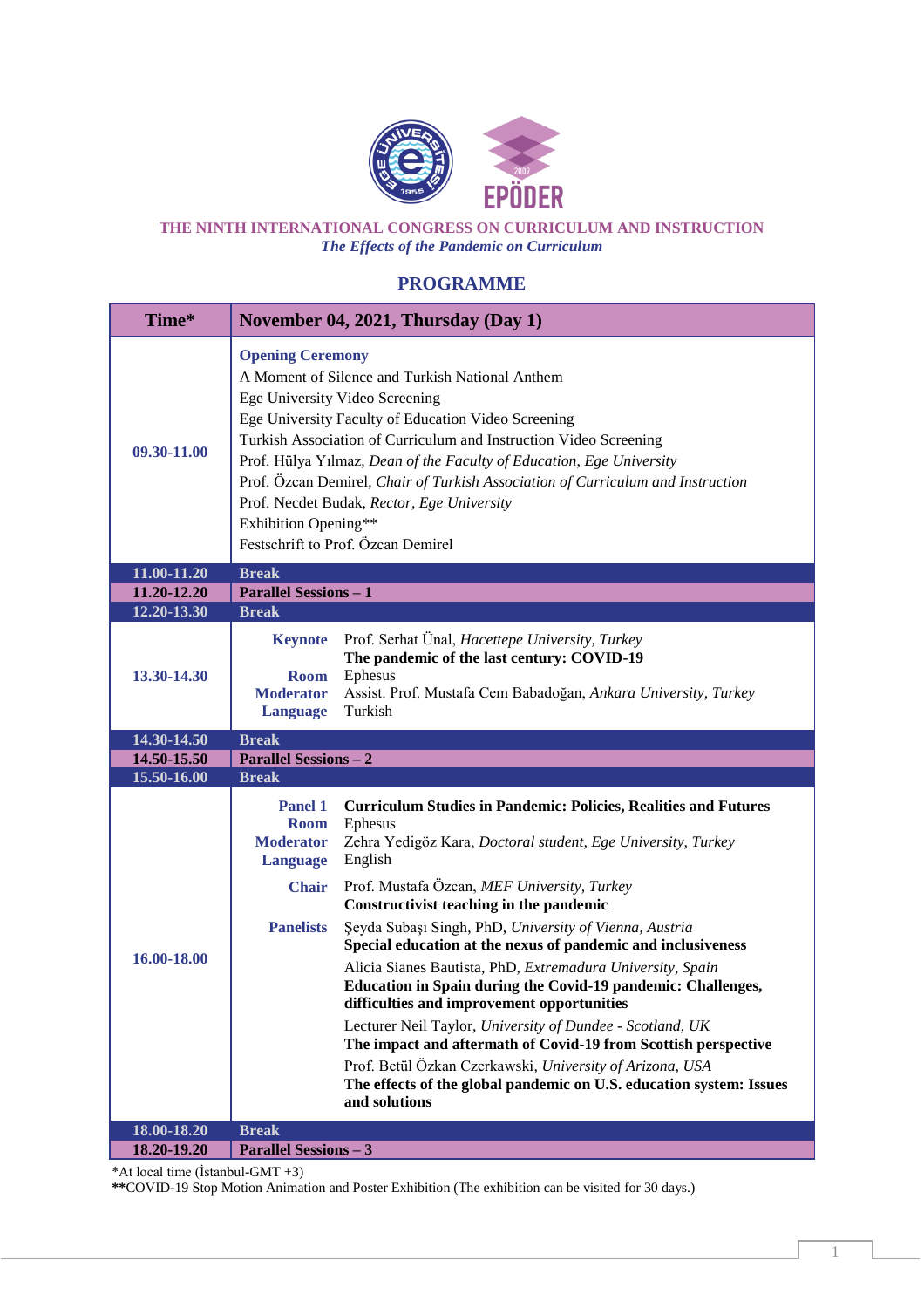| <b>Time</b>       | November 05, 2021, Friday (Day 2)                                                                                                                                                                                                                                                                   |  |  |
|-------------------|-----------------------------------------------------------------------------------------------------------------------------------------------------------------------------------------------------------------------------------------------------------------------------------------------------|--|--|
| 09.00-10.00       | <b>Keynote</b><br>Prof. Wee Tiong Seah, University of Melbourne, Australia<br>How the pandemic changed the school curriculum: Australia's<br>experience<br>Ephesus<br><b>Room</b><br>Zehra Yedigöz Kara, Doctoral student, Ege University, Turkey<br><b>Moderator</b><br>English<br><b>Language</b> |  |  |
| $10,00 - 10,20$   | <b>Break</b>                                                                                                                                                                                                                                                                                        |  |  |
| $10.20 - 11 - 20$ | <b>Parallel Sessions - 4</b>                                                                                                                                                                                                                                                                        |  |  |
| 11.20-11.40       | <b>Break</b>                                                                                                                                                                                                                                                                                        |  |  |
| 11.40-12.40       | <b>Parallel Sessions – 5</b>                                                                                                                                                                                                                                                                        |  |  |
| 12.40-13.30       | <b>Break</b>                                                                                                                                                                                                                                                                                        |  |  |
| 13.30-14.30       | Prof. Ronaldo Munck, Dublin City University, Ireland<br><b>Keynote</b><br>The engaged university after the Coronacrisis<br>Ephesus<br><b>Room</b><br><b>Moderator</b><br>Kadriye Dimici, <i>Doctoral student</i> , <i>Ege University</i> , <i>Turkey</i><br>English<br><b>Language</b>              |  |  |
| 14.30-14.50       | <b>Break</b>                                                                                                                                                                                                                                                                                        |  |  |
| 14.50-16.10       | <b>Parallel Sessions – 6</b>                                                                                                                                                                                                                                                                        |  |  |
| 16.10-16.30       | <b>Break</b>                                                                                                                                                                                                                                                                                        |  |  |
| 16.30-17.30       | Prof. Susan Drake & Joanne L. Reid, PhD, Brock University, Canada<br><b>Keynotes</b><br>Designing a new story for education<br><b>Ephesus</b><br><b>Room</b><br>Zehra Yedigöz Kara, Doctoral student, Ege University, Turkey<br><b>Moderator</b><br>English<br><b>Language</b>                      |  |  |

| <b>Time</b> | November 06, 2021, Saturday (Day 3)                                                                                                                                                                                                                                                                                                                                                                                                                                              |  |  |
|-------------|----------------------------------------------------------------------------------------------------------------------------------------------------------------------------------------------------------------------------------------------------------------------------------------------------------------------------------------------------------------------------------------------------------------------------------------------------------------------------------|--|--|
| 09.30-10.30 | Prof. Hasan Şeker, Muğla Sıtkı Koçman University, Turkey<br><b>Keynote</b><br>The pandemic period and its reminders of program outcomes in the<br>context of school attitudes<br>Ephesus<br><b>Room</b><br>Prof. Alper Başbay, Ege University, Turkey<br><b>Moderator</b><br>Turkish<br><b>Language</b>                                                                                                                                                                          |  |  |
| 10.30-10.50 | <b>Break</b>                                                                                                                                                                                                                                                                                                                                                                                                                                                                     |  |  |
| 10.50-12.10 | <b>Parallel Sessions - 7</b>                                                                                                                                                                                                                                                                                                                                                                                                                                                     |  |  |
| 12.10-13.30 | <b>Break</b>                                                                                                                                                                                                                                                                                                                                                                                                                                                                     |  |  |
| 13.30-15.00 | Being a Student During the Pandemic<br>Panel 2<br>Ephesus<br><b>Room</b><br>Özden Ölmez Ceylan, PhD, Teacher, Ministry of National Education,<br><b>Chair</b><br>Turkey<br>Turkish<br><b>Language</b><br><b>Panelists</b><br>Ahmet Kağan Güzel, 3rd Grade Student<br>Aleyna Bektaş, 6th Grade Student<br>Berke Sarisaltik, 9th Grade Student<br>Hasan Yasin Basan, 11th Grade Student<br>Sibel Şenkahveci, Preschool Teacher Education Undergraduate<br>Program 3rd Year Student |  |  |
| 15.00-15.20 | <b>Break</b>                                                                                                                                                                                                                                                                                                                                                                                                                                                                     |  |  |
| 15.20-16.20 | <b>Closing Remarks</b>                                                                                                                                                                                                                                                                                                                                                                                                                                                           |  |  |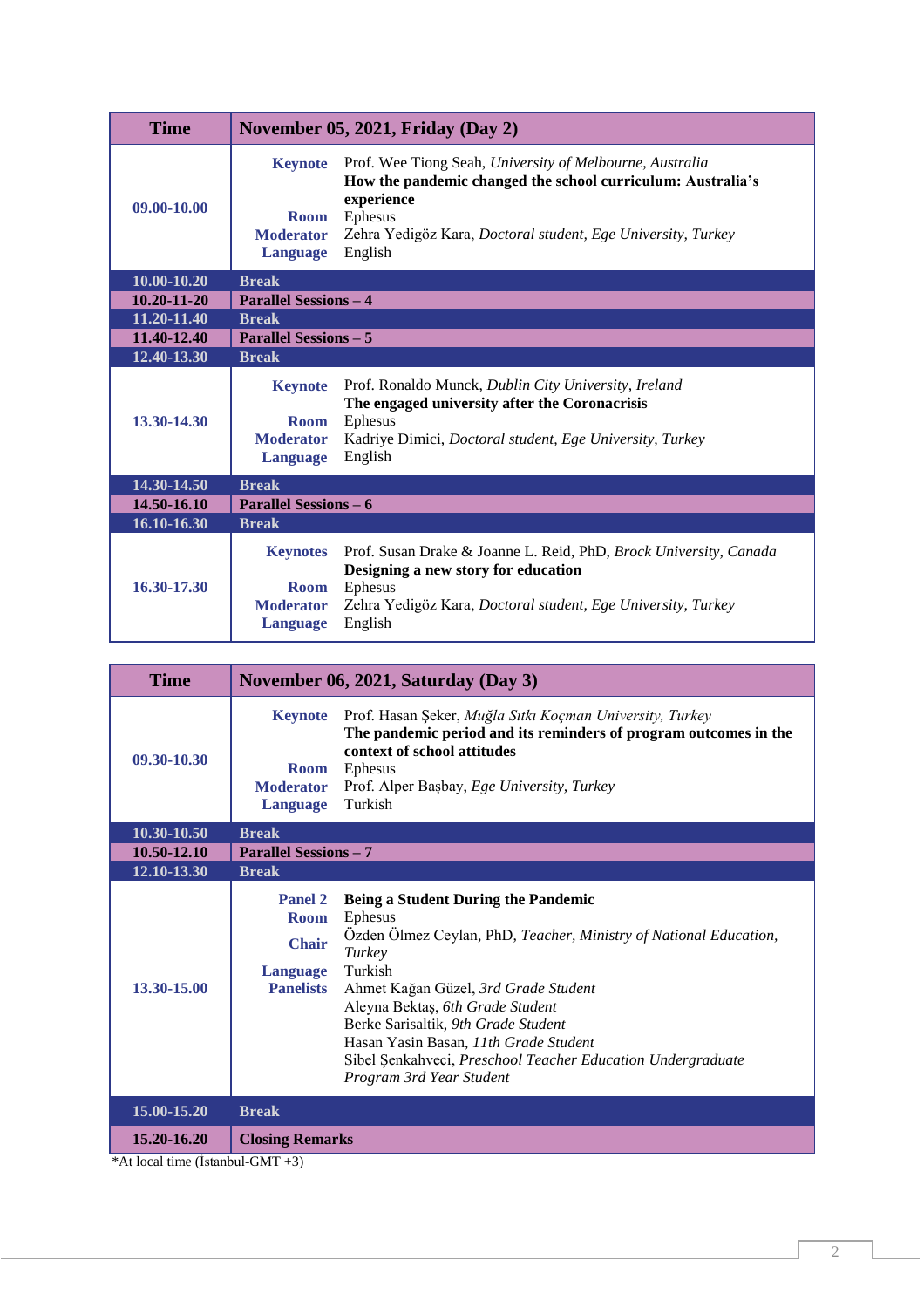| <b>PARALLEL SESSIONS 1 (November 04, 2021 Thursday - 11.20-12.20*)</b>                                                                                                      |                                                                                                                                                                                         |                                                                                                                                                                                                |                                                                                                                                                                                                                                                                  |
|-----------------------------------------------------------------------------------------------------------------------------------------------------------------------------|-----------------------------------------------------------------------------------------------------------------------------------------------------------------------------------------|------------------------------------------------------------------------------------------------------------------------------------------------------------------------------------------------|------------------------------------------------------------------------------------------------------------------------------------------------------------------------------------------------------------------------------------------------------------------|
| Room 1<br><b>Ephesus</b><br>English<br><b>Language</b><br>Aslıhan Selcen Bingöl<br><b>Chair</b>                                                                             | Room 2<br>Pergamon<br>Turkish<br><b>Language</b><br>Bünyamin Yurdakul<br><b>Chair</b>                                                                                                   | Room 3<br><b>Teos</b><br>Turkish<br>Language<br>Alper Başbay<br><b>Chair</b>                                                                                                                   | Erythrai<br>Room 4<br>Turkish<br>Language<br>Gülçin Tan Şişman<br><b>Chair</b>                                                                                                                                                                                   |
| <b>18-Instructors vs. New Generation</b><br><b>Students and What We Learn From</b><br><b>Each Other During the Pandemic</b><br>Deniz Özbeyli                                | <b>111-Planning Responsive Evaluation</b><br>to Evaluate English Interactive<br><b>Learning Materials for 5th Grade</b><br>Zehra Yedigöz Kara, Hülya Baysal, &<br>Bünyamin Yurdakul     | <b>62-Developing Respect for Diversity</b><br><b>Through a Foreign Language</b><br><b>Curriculum Supported by</b><br><b>Multicultural Education Practices</b><br>Kadriye Dimici & Alper Başbay | 40-The Influence of the "GEMS<br><b>Supported Science and Mathematics</b><br><b>Practices in Preschool Education</b><br><b>Project"</b> on Teacher Self-Efficacy<br><b>Beliefs</b><br>Şule Erşan, Rahime Çobanoğlu, Gülfem<br>Dilek Yurttaş Kumlu, & Yusuf Argın |
| 57-A Comparison Between Online and<br><b>Face to Face Courses: The Perceptions</b><br>of Students and Faculty Members<br>Suat Kaya                                          | 19-Evaluation of Human Rights and<br><b>Democracy Education Course in</b><br><b>Elementary Teacher Education</b><br><b>Through Action Research</b><br>Hatice Leblebici & Banu Yücel Toy | 44-Culture Jamming Activity for<br><b>Fostering Critical Thinking Skills of</b><br><b>Prospective Teachers During COVID-</b><br>19 Pandemic<br>Çiğdem Suzan Çardak & Nagihan Yıldız            | <b>100-Teachers' Views and Practices</b><br><b>Related to Curriculum</b><br>Gülçin Tan Şişman                                                                                                                                                                    |
| 81-Experiences and Expectations of<br><b>Pandemic Generation in Higher</b><br><b>Education</b><br>Büşra Nur Durmaz, Fatma Çiloğlan<br>Konur, Şeyma Yıldırım, & Feyza Doyran | 87-Participants' Opinions on Basic<br><b>Stages of the Empowerment</b><br><b>Evaluation: A Case Study</b><br>Erkan Geçitli & Bünyamin Yurdakul                                          | 25-Education for Disadvantaged<br><b>Learners in the Grip of Pandemic</b><br>İrem Nur Gürsoy & Derya Atik Kara                                                                                 | 47-Findings of Qualitative Studies on<br>the Teaching for Understanding,<br>Hunter model, and Authentic<br><b>Intellectual Work</b><br>Ufuk Uluçınar                                                                                                             |

 $\overline{\text{*In local time (İstanbul-GMT +3)}}$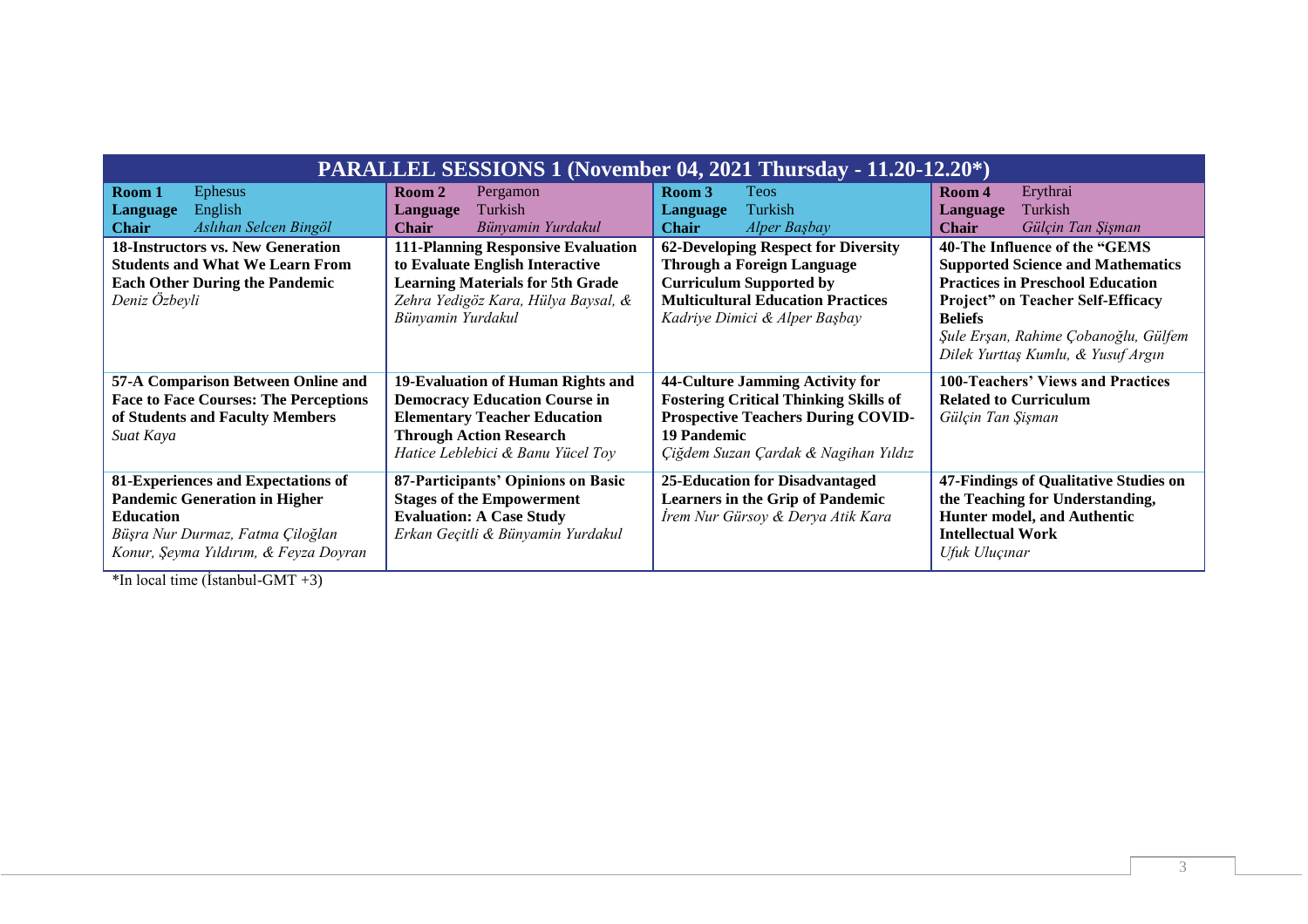| <b>PARALLEL SESSIONS 2 (November 04, 2021 Thursday <math>- 14.50 - 15.50^*</math>)</b>                                                                                                        |                                                                                                                                                                                                                                               |                                                                                                                                                                                                       |                                                                                                                                                                                                                        |
|-----------------------------------------------------------------------------------------------------------------------------------------------------------------------------------------------|-----------------------------------------------------------------------------------------------------------------------------------------------------------------------------------------------------------------------------------------------|-------------------------------------------------------------------------------------------------------------------------------------------------------------------------------------------------------|------------------------------------------------------------------------------------------------------------------------------------------------------------------------------------------------------------------------|
| Room 1<br><b>Ephesus</b><br>English<br><b>Language</b><br>Öner Uslu<br><b>Chair</b>                                                                                                           | Room 2<br>Pergamon<br>Turkish<br><b>Language</b><br>Çiğdem Suzan Çardak<br><b>Chair</b>                                                                                                                                                       | Room 3<br><b>Teos</b><br>Turkish<br>Language<br><b>Chair</b><br><i>Fazilet Karakuş</i>                                                                                                                | Erythrai<br>Room 4<br>Turkish<br>Language<br>Memet Karakuş<br>Chair                                                                                                                                                    |
| <b>20-Teacher Education Reimagined:</b><br><b>Teacher Educators' Voices on</b><br><b>Preparing Pre-Service Teachers to</b><br><b>Educate Immigrant/Refugee Students</b><br>Sibel Akın Sabuncu | 17-The Relationship Between<br><b>Adaptation to Social Distance and</b><br>Quality of Life in the COVID-19<br><b>Process among the Candidate</b><br><b>Students of the Faculty of Sport</b><br><b>Sciences</b><br>Burhan Parsak & Leyla Saraç | <b>16-Experiences of Primary School</b><br><b>Teachers About Online Education in</b><br>the Process of Coronavirus (Covid-19)<br><b>Pandemic</b><br>Bereket Arslan & Özge Maviş Sevim                 | <b>48-The Evaluation of Foreign</b><br><b>Language Learning Barriers by</b><br><b>English Teachers</b><br>Ahmet Egemen Akmençe & Murat Tuncer                                                                          |
| 11-Examining the Factors That Predict<br><b>Preservice Teachers' Curriculum</b><br><b>Literacy</b><br>Fatma Özüdoğru                                                                          | 107-Examining the Difficulties<br><b>Experienced by High School Students</b><br>in Entering University During the<br><b>Global Pandemic</b><br>Süleyman Alpaslan Sulak & Işıl Sönmez                                                          | 21-An Investigation of Teacher<br><b>Perspectives About the Distance</b><br><b>Education Delivered During Covid-19</b><br><b>Pandemic in Science and Art Centers</b><br>Halil Bolat & Fazilet Karakuş | 54-Examining the Teaching<br><b>Vocabulary Process With Game in 5th</b><br><b>Grade English Lesson</b><br>Ramazan Demir & Memet Karakuş                                                                                |
| 43-An Investigation Into the Online<br><b>Teaching Practice Experienced by Pre-</b><br>Service English as a Foreign Language<br><b>Teachers</b><br>Seda Sivaci & Şeyma Yıldırım               | 77-A Study on Learning Strategies of<br><b>Pre-Service Teachers</b><br>İpek Derman                                                                                                                                                            | 95-A Study on Mathematics Teaching<br><b>Anxiety of Elementary Teacher</b><br><b>Candidates</b><br>Yasin Ay & Elif Kübra Demir                                                                        | 91-An Investigation of Primary School<br><b>English Teachers' Views on Distance</b><br><b>Education During COVID-19</b><br><b>Pandemic Process</b><br>Imren Akmaz Genç, Sibel Günal Şahan,<br>Oğuz Bal, & Erdoğan Köse |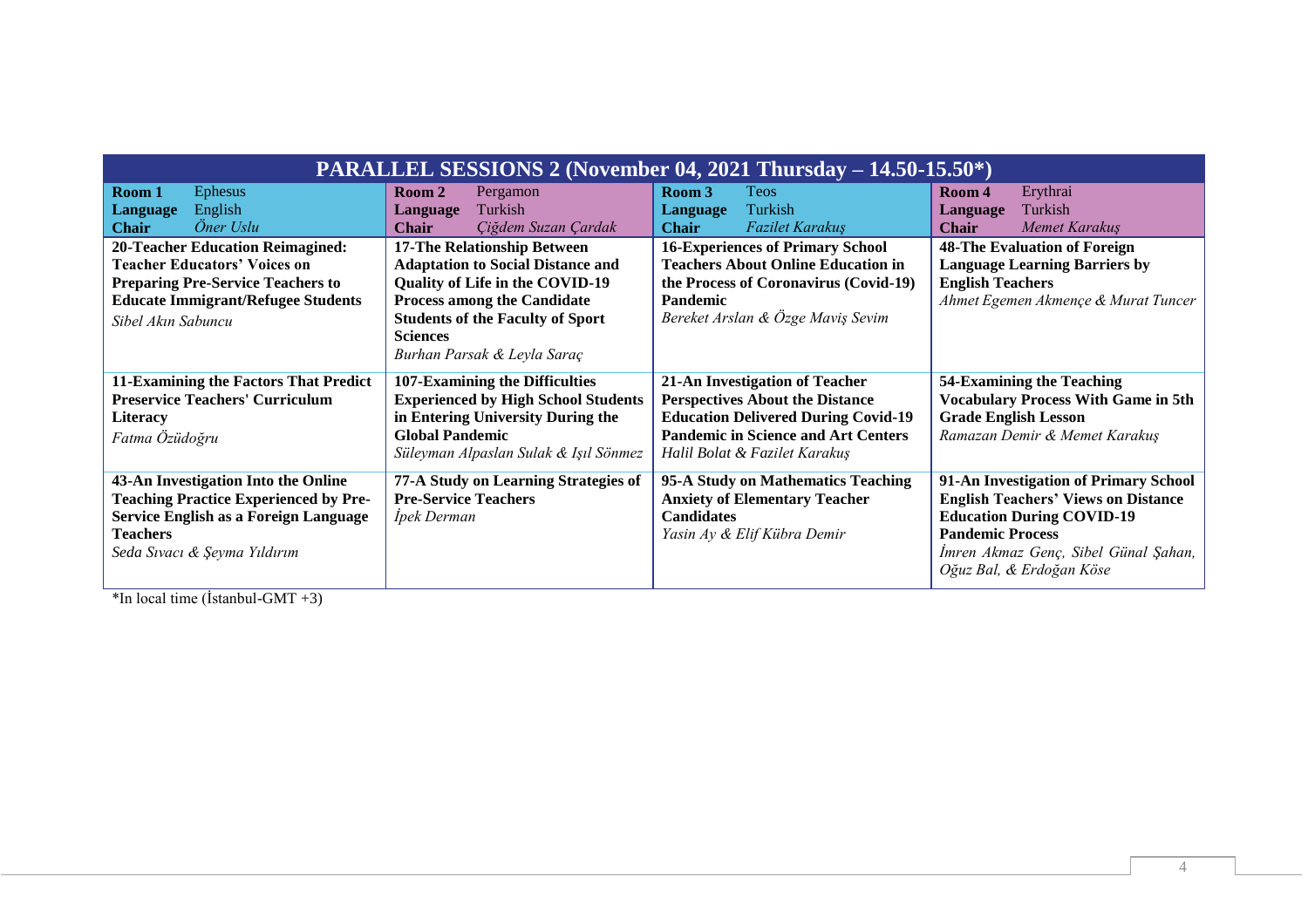| <b>PARALLEL SESSIONS 3 (November 04, 2021 Thursday - 18.20-19.20*)</b>                                                                                                                                                                                    |                                                                                                                                                                                                                                                                                                                        |                                                                                                                                                         |  |
|-----------------------------------------------------------------------------------------------------------------------------------------------------------------------------------------------------------------------------------------------------------|------------------------------------------------------------------------------------------------------------------------------------------------------------------------------------------------------------------------------------------------------------------------------------------------------------------------|---------------------------------------------------------------------------------------------------------------------------------------------------------|--|
| Room 1<br><b>Ephesus</b><br>Turkish<br>Language<br>Makbule Başbay<br><b>Chair</b>                                                                                                                                                                         | Pergamon<br>Room 2<br>English<br>Language<br>Ilke Evin Gencel<br><b>Chair</b>                                                                                                                                                                                                                                          | Room 3<br><b>Teos</b><br>Turkish<br><b>Language</b><br><b>Chair</b><br>Kamil Arif Kırkıç                                                                |  |
| 97-The Analysis of Primary School Fourth Graders'<br><b>Reading Skills by Their Use of Reading Strategies</b><br>Burcu Ay & Bilge Kuşdemir Kayıran                                                                                                        | 93-ALGOLITTLE: An Erasmus+ Project<br>İlke Evin Gencel, Maria P. Figueiredo, Lucija Jancec,<br>Marta Licardo, Jasminka Mezak, Fiorella Operto,<br>Sibel Yoleri, Nurdan Kavaklı, Marjeta Capl, & Büşra<br>Akvüz                                                                                                         | 8-The Effect of "Learning Model Based on<br>Democratic Life" on Students' Skills, Values and<br><b>Attitudes</b><br>Şeyma Şahin & Abdurrahman Kılıç     |  |
| 108-Investigation of "Let the Game Begin Again"<br><b>Project Results and Stakeholders' Opinions</b><br>Burçak Temel, Makbule Başbay, Fulya Atalay Yalçın,<br>Sıddık Yusuf Çağlayan, Türkan Gümüş, & Hilmi Can Sevil                                      | 26-Examining the Learning Styles, Creative<br><b>Thinking Skills and Academic Success of Eighth</b><br><b>Grade Students</b><br>Özge Yükcü Öztürk & Memet Karakuş                                                                                                                                                      | 75-Chemistry Teachers' Inquiry Habit of Mind<br><b>Levels</b><br>Kamil Arif Kırkıç                                                                      |  |
| 14-The Effects of Extracurricular Activities on the<br><b>Development of Secondary School Students in</b><br>Different Fields: We Are Out of the Program! Project<br><b>Experience</b><br>Funda Uysal, Nuray Kısa, İmgehan Özkan Elgün, &<br>Gonca Uludağ | 96-Algorithmic Thinking Skills Studies in Early<br><b>Childhood Education: Examples From Turkey,</b><br>Italy, Slovenia, Portugal, Croatia<br>İlke Evin Gencel, Maria P. Figueiredo, Lucija Jancec,<br>Marta Licardo, Jasminka Mezak, Fiorella Operto,<br>Sibel Yoleri, Nurdan Kavaklı, Marjeta Capl, & Büşra<br>Akvüz | 41-Process of Evaluating Prospective Teachers'<br><b>Performances on Practice Teaching Course During</b><br><b>Covid-19 Period</b><br>Bilge Aslan Altan |  |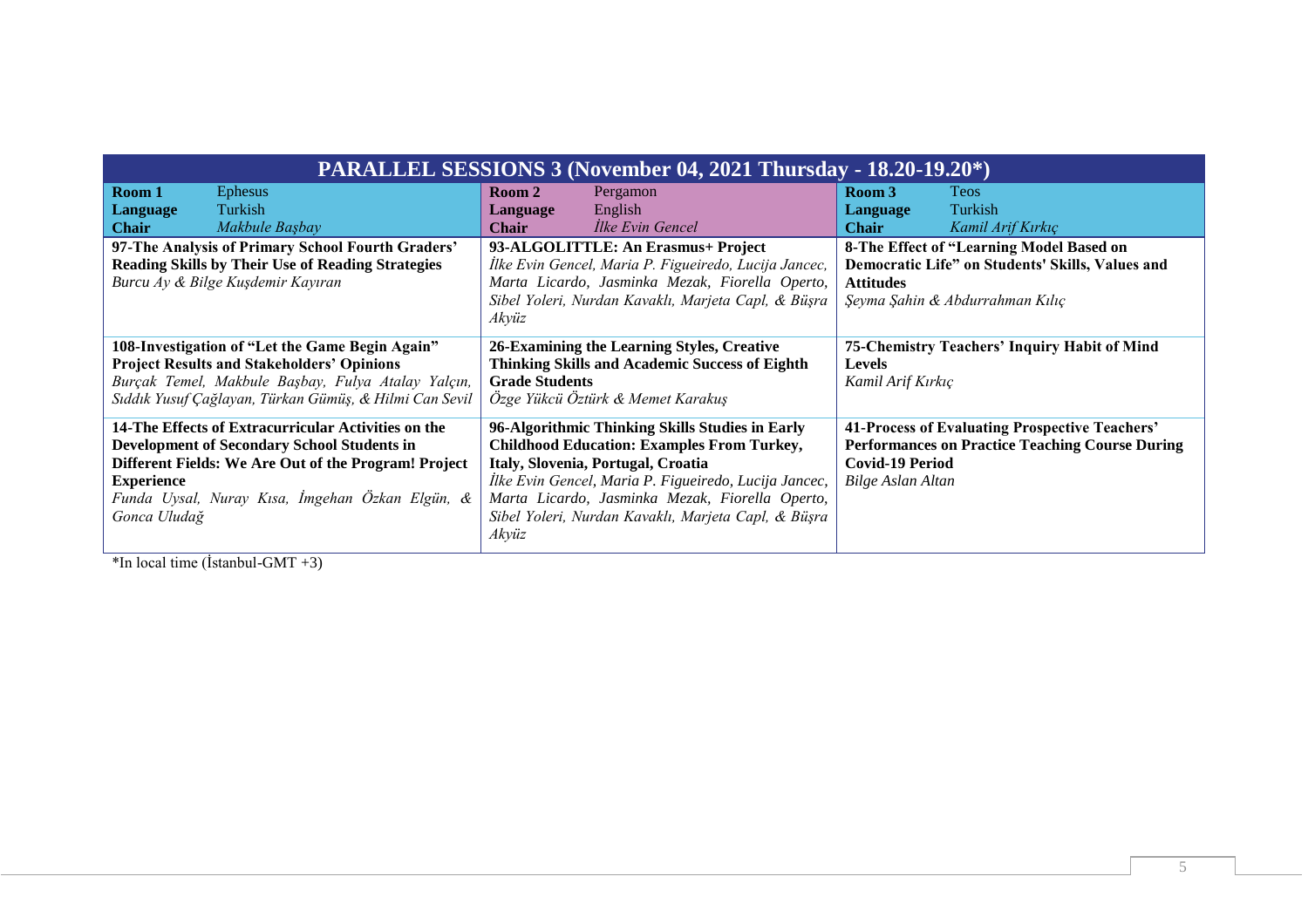| <b>PARALLEL SESSIONS 4 (November 05, 2021 Friday – 10.20-11.20*)</b>                                                                                                                     |                                                                                                                                                                                                                                      |                                                                                                                                                                                                                       |                                                                                                                                                                                     |
|------------------------------------------------------------------------------------------------------------------------------------------------------------------------------------------|--------------------------------------------------------------------------------------------------------------------------------------------------------------------------------------------------------------------------------------|-----------------------------------------------------------------------------------------------------------------------------------------------------------------------------------------------------------------------|-------------------------------------------------------------------------------------------------------------------------------------------------------------------------------------|
| Ephesus<br>Room 1<br>Turkish<br><b>Language</b><br>Oğuz Gürbüztürk<br><b>Chair</b>                                                                                                       | Pergamon<br>Room 2<br>Turkish<br>Language<br><b>Chair</b><br>Berna Aslan                                                                                                                                                             | Room 3<br><b>Teos</b><br>Turkish<br>Language<br><b>Chair</b><br>Zeynep Ayvaz Tuncel                                                                                                                                   | Erythrai<br>Room 4<br>Turkish<br>Language<br><b>Chair</b><br>Esed Yağcı                                                                                                             |
| 24-The Effect of Reflective Thinking<br><b>Activities on Academic Achievement,</b><br><b>Attitude and Retention: Meta-Analysis</b><br><b>Study</b><br>Oğuz Gürbüztürk & Hilal Ünal       | 32-Role-Playing in an Augmented<br><b>Reality Environment to Foster</b><br><b>Middle School Students' Socio-</b><br><b>Scientific Reasoning</b><br>Gülçin Kaplan, Büşra Kılıç, Esma<br>Öksüz, Hasan Zafer Duman, & Bahadır<br>Namdar | <b>72-Evaluation of In-Service Training</b><br>for Measurement and Evaluation<br><b>Provided to Teachers</b><br>Muhammed Akıncı, Abdulkadir Kurt, &<br>Erdoğan Köse                                                   | <b>50-Emergency Remote Education</b><br>During COVID-19 Pandemic in<br><b>Turkey: Trends, Opportunities,</b><br><b>Challenges and Suggestions</b><br>Yasemin Karsantık & Esed Yağcı |
| 12-Evaluation of Critical and Analytical<br><b>Thinking Course: Voices of Teacher</b><br><b>Candidates</b><br>Bülent Alan                                                                | <b>34-Examination of Primary School</b><br>4th Grade Students' Perspectives on<br><b>Gender Statements</b><br>Büşra Kocaman & Memet Karakuş                                                                                          | 67-Professional Development of<br><b>Secondary School Teachers in the</b><br><b>Emergency Remote Teaching Process</b><br>of the COVID-19 Pandemic: A<br><b>Phenomenological Inquiry</b><br>Tuğçe Koç & Bünyamin Bavlı | 49-Examining the Students Views' on<br>the Participation in the Online<br><b>Courses During Pandemic</b><br>Cihat Yaşaroğlu & Furkan Gelmez                                         |
| 31-Investigation of Seventh Grade<br><b>Students' Metacognitive Awareness of</b><br><b>Reading Strategies and Problem Posing</b><br><b>Skills</b><br>Hülya Altun & Melis Yeşilpınar Uyar | 52-Evaluation of Diluted Education<br><b>Practices in the Context of Inclusive</b><br><b>Education According to Teachers'</b><br><b>Views</b><br>Nida Eminoğlu & Bilge Çam Aktaş                                                     | 73-Meta-Evaluation of the Study Titled<br><b>Evaluation of Measurement and</b><br><b>Evaluation in Education Curriculum</b><br>Muhammed Akıncı & Erdoğan Köse                                                         | <b>65-Middle School Teachers</b><br><b>Experiences Regarding Online</b><br><b>Education Process: What is and</b><br>Should be<br>Hanife Işık & Meltem Yalın Uçar                    |

 $\overline{\text{*In local time (İstanbul-GMT +3)}}$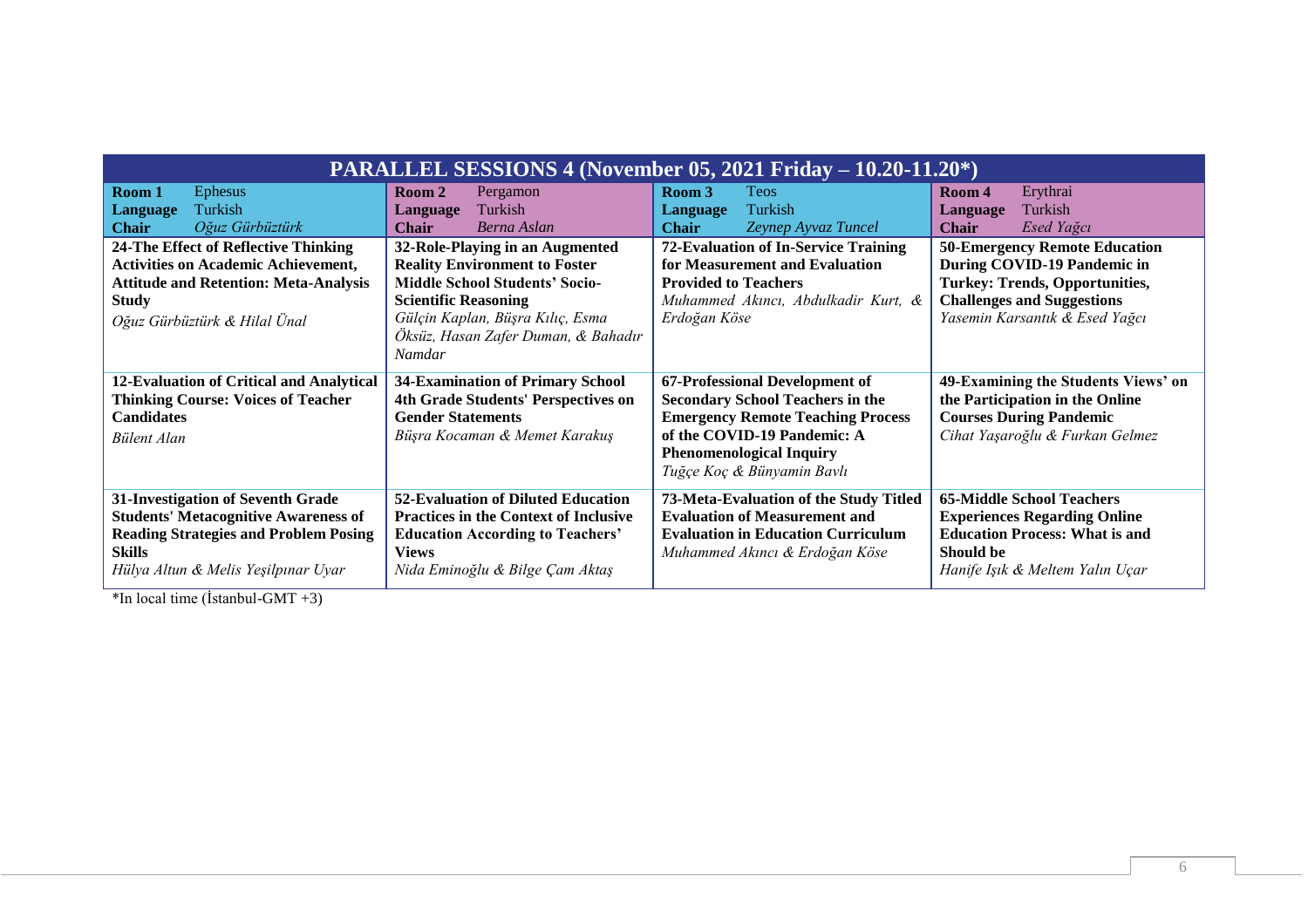| <b>PARALLEL SESSIONS 5 (November 05, 2021 Friday – 11.40-12.40*)</b>                                                                                                                |                                                                                                                                                                                                                  |                                                                                                                                                                                    |                                                                                                                                                                                    |
|-------------------------------------------------------------------------------------------------------------------------------------------------------------------------------------|------------------------------------------------------------------------------------------------------------------------------------------------------------------------------------------------------------------|------------------------------------------------------------------------------------------------------------------------------------------------------------------------------------|------------------------------------------------------------------------------------------------------------------------------------------------------------------------------------|
| <b>Ephesus</b><br>Room 1<br>Turkish<br><b>Language</b><br>Hakan Türkmen<br><b>Chair</b>                                                                                             | Room 2<br>Pergamon<br>Turkish<br>Language<br>İbrahim Tuncel<br><b>Chair</b>                                                                                                                                      | Room 3<br><b>Teos</b><br>Turkish<br>Language<br><b>Banu Yücel Toy</b><br><b>Chair</b>                                                                                              | Erythrai<br>Room 4<br>Turkish<br>Language<br>Gürcü Erdamar<br><b>Chair</b>                                                                                                         |
| 28-Teachers' Perspectives on the Use of<br><b>Magazine/Social Media in Teaching as</b><br><b>Informal Learning Environments</b><br>Hakan Türkmen, Kadriye Türkoğlu, &<br>Esma Öksüz | 94-A Comparison of Bloom<br><b>Taxonomies and Marzano-Kendall's</b><br><b>New Taxonomy</b><br>Elif Kübra Demir & Yasin Ay                                                                                        | 69-The Hidden Curriculum: In the<br>Case of 1st, 2nd, 3rd Grade Social<br><b>Studies Course Taught During Covid-</b><br>19 Pandemic<br>Nida Temiz, Yasemin Erdem, & Burak<br>Cesur | 56-English Language Teaching (ELT)<br><b>Competencies of Instructors in</b><br><b>English Preparatory Programs at</b><br><b>Tertiary Level</b><br>Gökçe Garip & Gürcü Erdamar      |
| <b>60-Views of School Administrators</b><br><b>About Duties and Responsibilities on</b><br><b>Technology Integration in Education</b><br>Aykut Koyuncuoğlu & Mehmet Taşpınar        | 90-Emergency Remote Teaching and<br><b>Null Curriculum During the Global</b><br><b>Pandemic</b><br>Zeynep Ayvaz Tuncel & İbrahim Tuncel                                                                          | 42-Economic and Political Issues in<br><b>Pre-service Teacher Education</b><br><b>Curricula in Turkey; 1998, 2007, 2018</b><br>Abdullah Açar & Banu Yücel Toy                      | <b>80-Cognitive Awareness of</b><br><b>Curriculum Development of Pre-</b><br><b>Service Teachers Receiving Education</b><br><b>During COVID-19 Pandemic</b><br>Serap Tüfekçi Aslım |
| 29-Teachers' Use of Virtual Informal<br><b>Environments During the Covid-19</b><br>Pandemic<br>Hakan Türkmen, Gülçin Kaplan, & Cansu<br>Sürgit                                      | 74-Covid-19 Pandemic and<br><b>Education in the National and</b><br><b>International Press: Instructions for</b><br><b>Our National Education System</b><br>Aybüke Durmuş, Dilan Tanrıverdi, &<br>Hünkar Korkmaz | <b>76-The Relationship Between Teacher</b><br><b>Candidates' Perception of Teacher</b><br><b>Self-Efficacy and Teacher Personality</b><br><b>Traits</b><br>Serap Yılmaz Özelçi     | 64-The Reasoning Ways of the<br><b>Teachers and the Prospective</b><br><b>Teachers: In the Pandemic Process</b><br>Gülin Yakıt & Meltem Yalın Uçar                                 |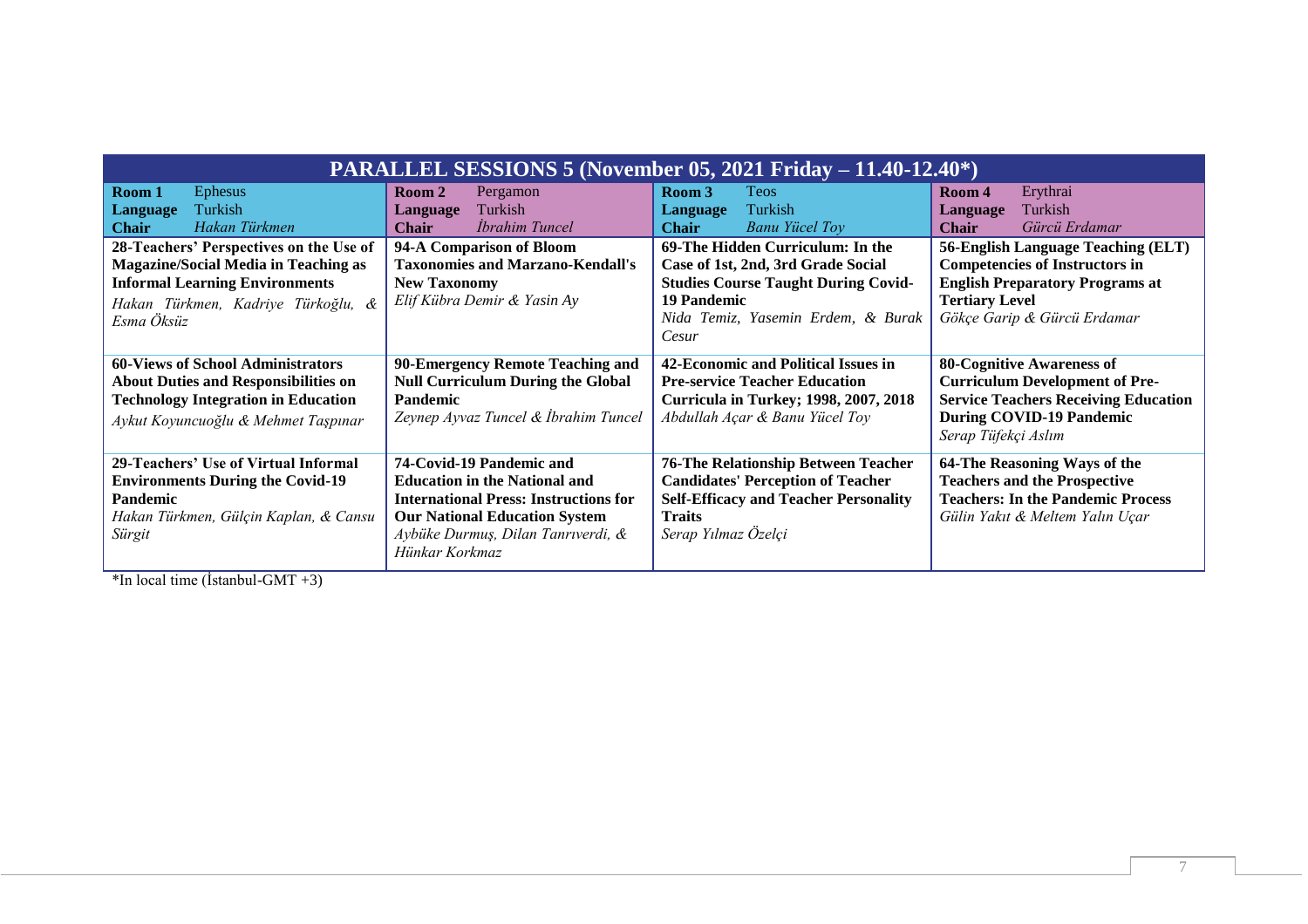| PARALLEL SESSIONS 6 (November 05, 2021 Friday – 14.50-16.10*)                                                                                                     |                                                                                                                                                                                                                                                         |                                                                                                                                                                      |                                                                                                                                                                                                                                                           |
|-------------------------------------------------------------------------------------------------------------------------------------------------------------------|---------------------------------------------------------------------------------------------------------------------------------------------------------------------------------------------------------------------------------------------------------|----------------------------------------------------------------------------------------------------------------------------------------------------------------------|-----------------------------------------------------------------------------------------------------------------------------------------------------------------------------------------------------------------------------------------------------------|
| <b>Ephesus</b><br>Room 1<br>English<br><b>Language</b><br>Öner Uslu<br><b>Chair</b>                                                                               | Room 2<br>Pergamon<br>Turkish<br>Language<br>Oktay Cem Adıgüzel<br><b>Chair</b>                                                                                                                                                                         | Room 3<br><b>Teos</b><br>Turkish<br>Language<br>Hale Sucuoğlu<br><b>Chair</b>                                                                                        | Erythrai<br>Room 4<br>Turkish<br>Language<br>Sibel Güzel Yüce<br><b>Chair</b>                                                                                                                                                                             |
| 101-Investigating the Psychometric<br><b>Properties of Online Learning</b><br><b>Readiness Scale for High School</b><br><b>Students</b><br>Nil Aykol & Öner Uslu  | 92-Investigation of Variables<br><b>Affecting Primary School Teachers'</b><br><b>Perceptions of 21st Century Skills</b><br><b>Efficacy With SEM</b><br>Belgin Arslan Cansever, Beril Ceylan,<br>Alev Ateş Çobanoğlu, Pınar Çavaş, &<br>Sengül S. Anagün | 38-Determining Teachers' Problems in<br><b>Education of Philosophy for Children</b><br>Birsel Aybek & Nurten Kodaz Öcal                                              | 45-Classroom Teachers' Views,<br><b>Efficacy Perceptions and Practices on</b><br><b>Sustainable Development</b><br>Zeynep Aydoğan & Sevinç Gelmez<br>Burakgazi                                                                                            |
| 53-The Search for Effective Curricular<br><b>Change Adoption in Foreign Language</b><br><b>Education: A Meta-Synthesis</b><br>Zehra Yedigöz Kara & Nilay T. Bümen | 33-The Opinions of Students,<br><b>Teachers and Parents Regarding the</b><br><b>Effects of COVID-19 on</b><br><b>Disadvantaged Groups</b><br>Oktay Cem Adıgüzel, Özgür Kürşad<br>Derer, & Nuriye Batmaz Derer                                           | 103-Prospective Teachers' Views on<br><b>Homework and the Role of Homework</b><br>on Self-Regulatory Skills in the<br><b>Distance Education Process</b><br>Canan Koç | 104-Curriculum Aimed at Developing<br>a Culture of Thinking: A Qualitative<br><b>Study on the Experience of Teachers</b><br>in the Pandemic Process<br>Sibel Güzel Yüce, Ahmet Özkan, Aysel<br>Çekmen, & Mustafa Keser                                    |
| <b>86-Distance Education Experiences of</b><br><b>Visually Impaired Students During the</b><br><b>Pandemic Period</b><br>Serkan Keleşoğlu                         | <b>13-Educational Experiences of</b><br><b>Teachers Involved in the Education</b><br>of Syrian Students Under Temporary<br><b>Protection</b><br>Mehmet Arif Bozan, Şengül<br>Saime<br>Anagün, & Hüseyin Anılan                                          | 109-The Problem Solving Strategies of<br><b>Teachers in the Global Epidemic</b><br>Özlem Pehlivanoğlu, Başak Sevmez, &<br>Hale Sucuoğlu                              | 82-Investigation of Acquisitions in<br><b>Primary School 4th Grade</b><br><b>Curriculum in Terms of Higher-order</b><br><b>Thinking Skills and Practise</b><br>Difficulties in the Period of Global<br>Epidemic<br>Halil İbrahim Özok & Rumeysa Nur Çelik |
|                                                                                                                                                                   | 79-Adults' Views With Specific<br><b>Learning Disabilities on Their School</b><br><b>Experiences</b><br>Hasan Hüseyin Şahin & Çiğdem Aldan<br>Karademir                                                                                                 | 78-A Critical Analysis of the Covid-19<br>Pandemic in the Context of the Place<br><b>Novel by Albert Camus</b><br>Derya Göğebakan Yıldız                             | 66-A Philosophy Teacher's<br><b>Curriculum Fidelity and Curriculum</b><br><b>Adaptation During the Pandemic</b><br><b>Process: A Case Study</b><br>Sibel Güzel Yüce                                                                                       |